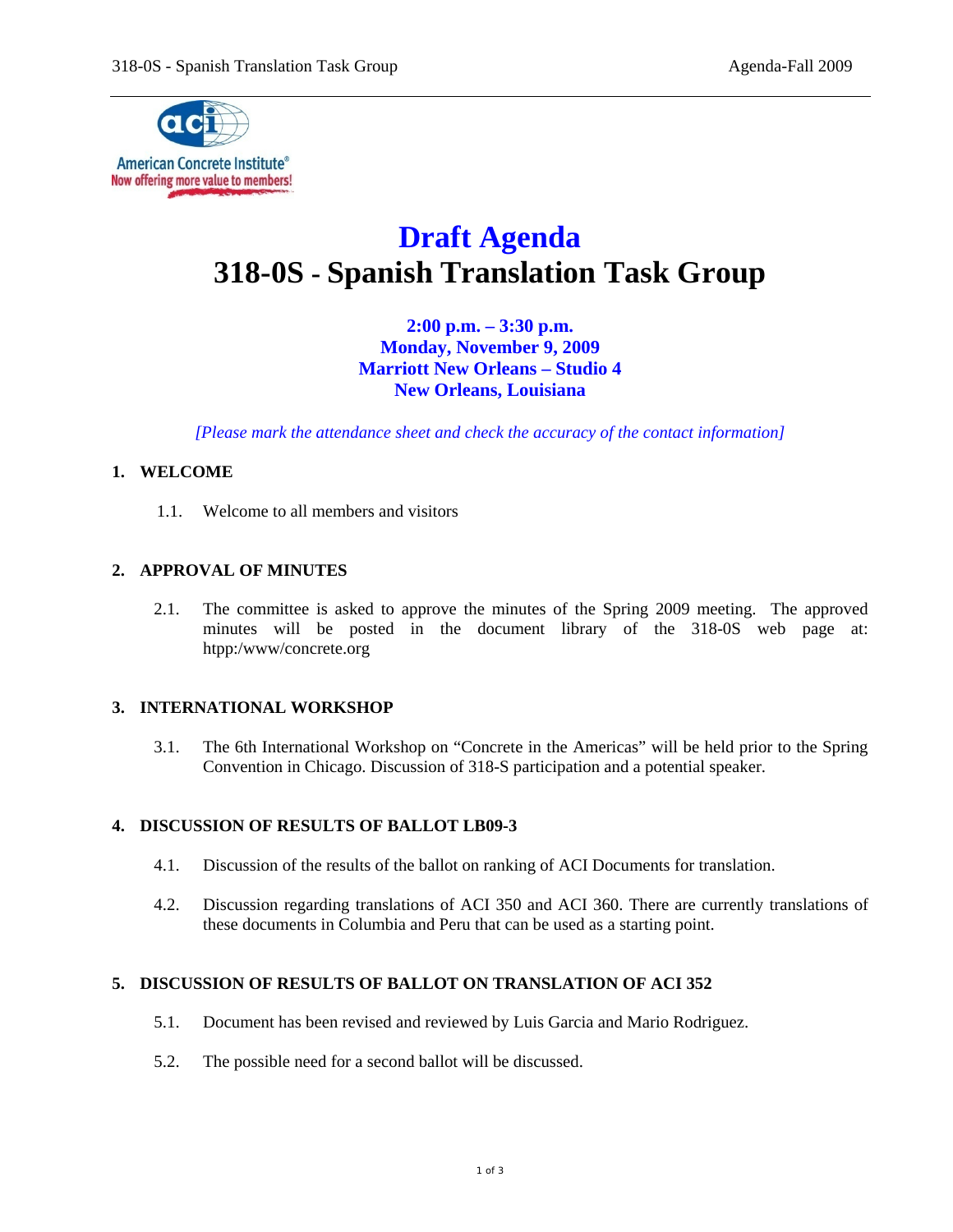## **6. DISCUSSION OF 318-S PRODCUCING AN APPENDIX**

6.1. Discussion on how our committee should proceed with the development of an Appendix, and how 318-L and 318-S can work in conjunction to produce the Appendix.

## **7. 318S-08 IN CUSTOMARY UNITS**

7.1. Update on the possibility of ACI producing a version of ACI 318S that contains English units. This document is needed especially in Puerto Rico and some border areas of Texas.

#### **8. UPDATE ON ACI 301**

- 8.1. Ramon Carrasquillo will discuss the update of ACI 301 and when it will be published.
- 8.2. Discussion of when our committee can proceed with the translation of the changes in order to keep the translation of 301-S current.

#### **9. EXCEPTIONS TO ACI 318S-08 IN VARIOUS COUNTRIES OF LATIN AMERICA**

9.1. Guillermo Santana to report on the status of the draft documents on exceptions to ACI 318.

#### **10. OTHER BUSINESS**

10.1. Open discussion for any new business

## **11. NEXT MEETING**

11.1. The next meeting is scheduled for March 22, 2010 at the Sheraton, Chicago, Illinois, USA.

## **12. ADJOURNMENT**

Enclosures: *Exhibit 1.1a* Membership roster of 318-0S